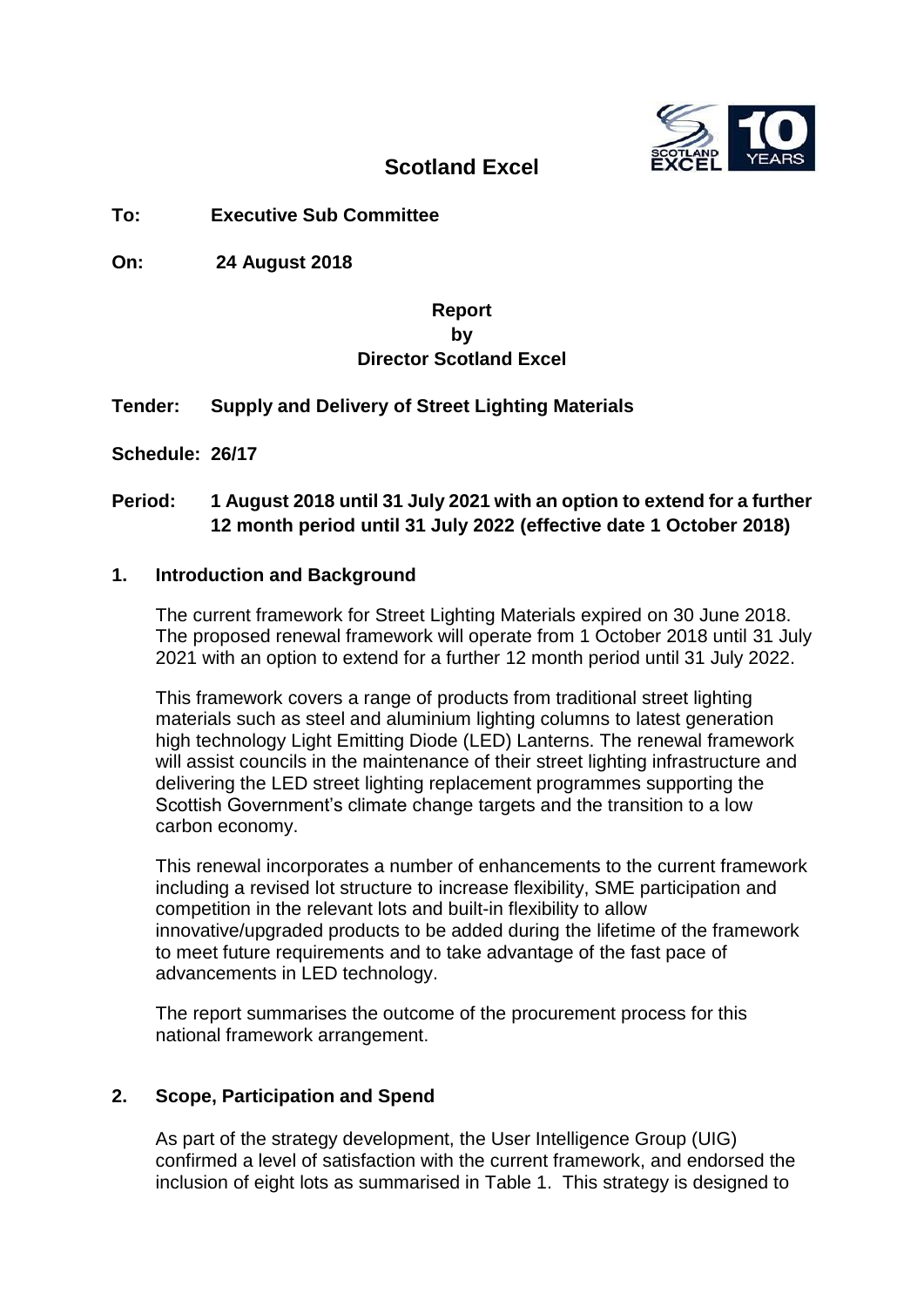closely align with council requirements, whilst also recognising the current structure of the market place, as well as maximising opportunities for SME participation.

| Lot<br><b>Number</b> | <b>Description</b>                   | <b>Estimated % of</b><br><b>Spend</b> |
|----------------------|--------------------------------------|---------------------------------------|
|                      | <b>LED Lanterns</b>                  | 77%                                   |
| 2                    | Cable/Wiring                         | 3%                                    |
| 3                    | <b>Steel Columns &amp; Poles</b>     | 1%                                    |
| $\overline{4}$       | <b>Aluminium Columns &amp; Poles</b> | 6%                                    |
| 5                    | <b>Sundry Items</b>                  | 6%                                    |
| $6\phantom{1}6$      | <b>Traffic Bollards &amp; Signs</b>  | 2%                                    |
| 7                    | Luminaires/Lanterns                  | 2%                                    |
| 8                    | Lamps & Maintenance Components       | 3%                                    |

### **Table 1: Lotting Structure**

As detailed in Appendix 1, all 32 Councils have confirmed that they will participate in this framework renewal.

The forecast annual spend for participating councils is circa £26m per annum and the framework was advertised at a value of £35m per annum to allow for growth within participating councils.

### **3. Procurement Process**

A UIG consisting of representatives from participating councils endorsed the procurement strategy on 13 December 2017. In addition, a working group of technical representatives was formed to review the lot structure, technical specifications and participate in the evaluation.

A Prior Information Notice (PIN) was published on 6 January 2018, which resulted in expressions of interest from 60 organisations. Market engagement led to 22 supplier meetings. Thereafter, in order to ensure maximum competition, the UIG agreed that an open tender process should be followed to establish the framework.

The Contract Notice was published via the Official Journal of the European Union and the Public Contracts Scotland portal (PCS) on 4 May 2018 with the tender documentation being made available for immediate download via the Public Contracts Scotland Tenders (PCS-T) system.

The procurement process followed a two stage tendering procedure. At the first stage, tenderers European Single Procurement Document (ESPD) responses were assessed against financial capability, technical/professional capability and business probity requirements. Bidders were required to pass this stage to be eligible for award.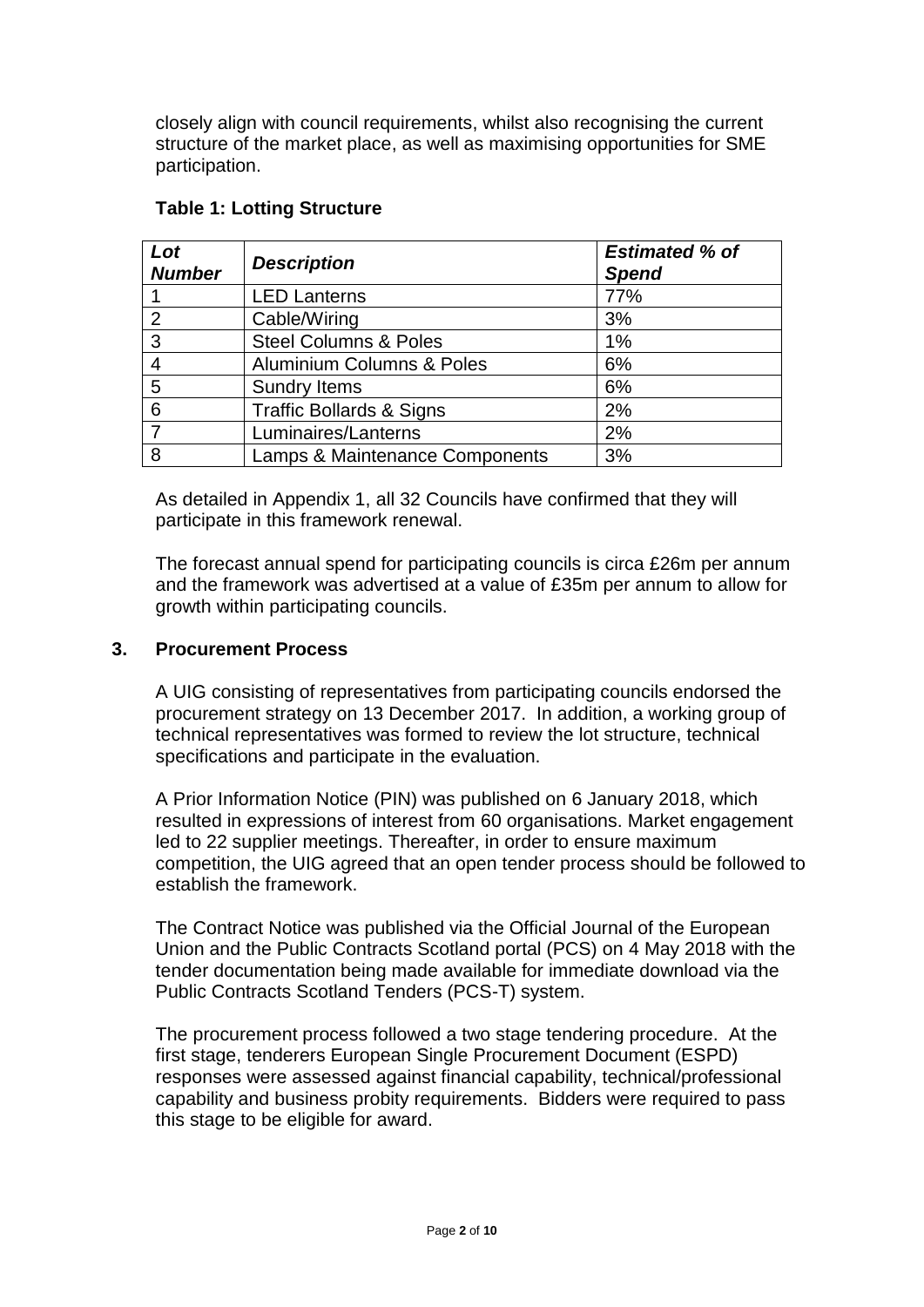At the second stage, offers were evaluated against the following overarching criteria and weightings, with the technical criteria breakdown shown in table 2 below.

| <b>Area</b>           | <b>Question</b>                                   | <b>Maximum</b><br><b>Score</b><br><b>Available</b> |
|-----------------------|---------------------------------------------------|----------------------------------------------------|
| <b>Commercial 72%</b> |                                                   |                                                    |
|                       | Warehouse & Stockholding                          | 6                                                  |
|                       | <b>Distribution &amp; Logistics</b>               | 6                                                  |
| <b>Technical 28%</b>  | <b>Account Management &amp; Technical Support</b> | 5                                                  |
|                       | Sustainability                                    | 5                                                  |
|                       | <b>Community Benefits</b>                         | 3                                                  |
|                       | <b>Fair Work Practices</b>                        | 3                                                  |

### **Table 2: Technical Scoring Breakdown**

Within the technical section, bidders were required to evidence their knowledge and experience by responding to method statements as detailed in Table 2 above. In addition to these questions, bidders were asked to provide added value suggestions to councils.

Bidders were also asked to confirm which council areas they had the ability to service.

Within the commercial section, bidders were invited to offer on a lot by lot basis and provide prices for a range of the most commonly used street lighting products.

Due to the nature of the market, fixed pricing for 12 months was requested for lots 1 and 6, and fixed pricing for 6 months was requested for lots 2, 3, 4, 5, 7 and 8, with further options for bidders to confirm if they were willing to offer longer periods of fixed pricing, non-core discounts or additional guarantee.

# **4. Report on Offers Received**

The tender document was downloaded by 61 organisations, with 31 tender responses received.

A summary of all offers received is provided in Appendix 2.

All respondents passed the first stage assessment. However, ARK Lighting Ltd, Designplan Lighting Limited and R.S.T. Power Distribution Limited were noncompliant with the second stage technical assessment as they failed to offer specification compliant products.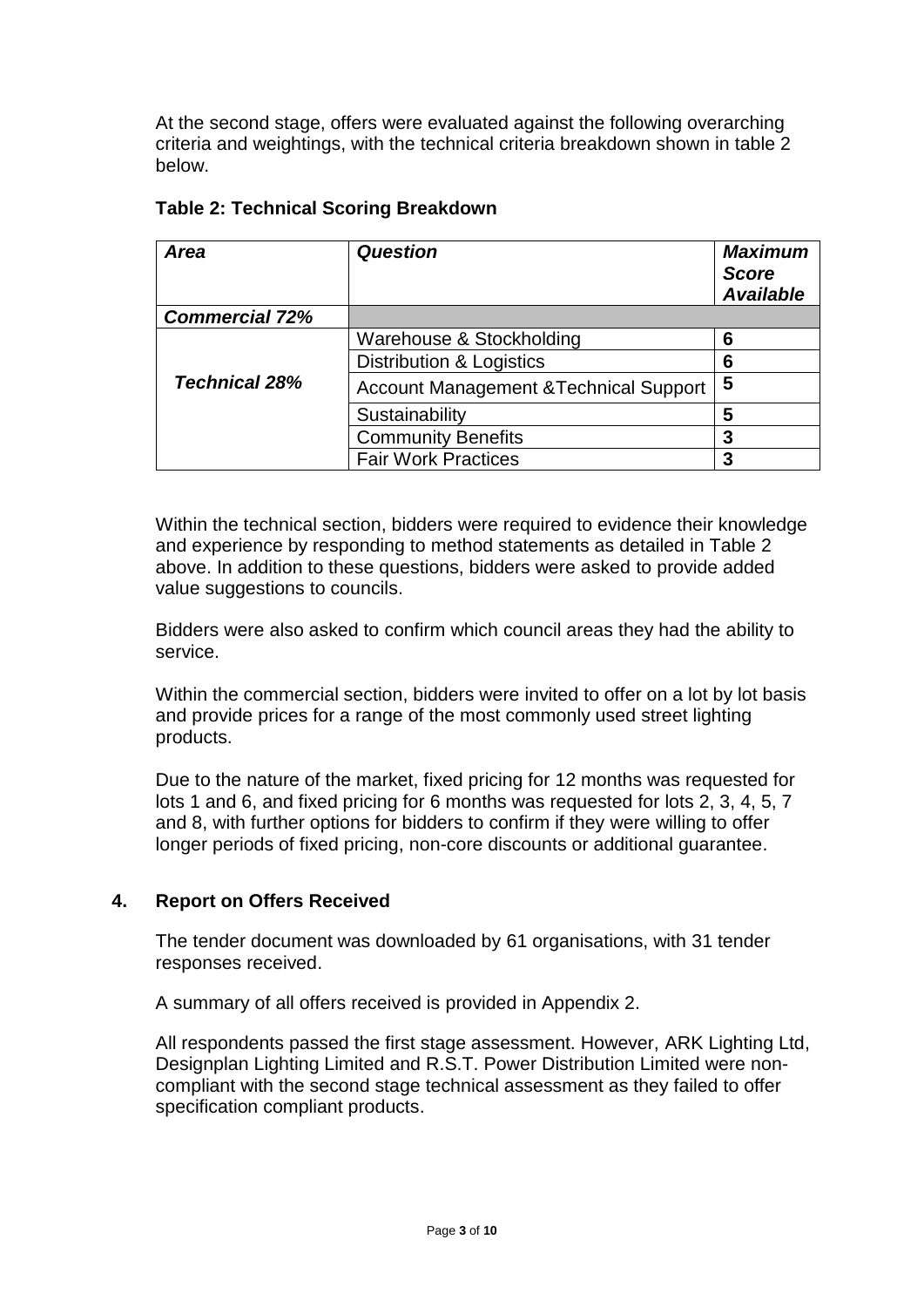Based on the criteria and scoring methodology set out in the tender document, a full evaluation of the compliant offers received was carried out. Appendix 3 sets out the scoring achieved by each bidder.

#### **5. Recommendations**

Based on the evaluation undertaken, and in line with the criteria and weightings set out above, it is recommended that a multi supplier framework arrangement is awarded to 25 suppliers across the eight lots as outlined in Appendix 3.

The 25 recommended suppliers can meet operational requirements, provide a range of choice and capacity for council members, whilst also representing a mix of small, medium and large organisations, with 21 of the recommended suppliers classified as SMEs.

#### **6. Benefits**

#### **Savings**

Scotland Excel conducted a benchmarking exercise based on the existing framework prices and compared these against the new framework prices for similar product types.

The results of this benchmarking are detailed in Appendix 1. The benchmarking shows a projected contract average saving of 13% (£3.4m per annum). However, this is derived from a range of projected values from savings of 16% on lot 1 LED Lanterns and an average 2% cost across other lots.

The key influencing factors within this range are the reducing cost of technology in the development of LED's and conversely with the rising material costs in steel and aluminum prices used in the manufacture of cables and columns.

It should be noted, however, that each individual council could achieve additional savings through conducting mini-competitions.

#### **Price Stability**

All suppliers have agreed to the stated fixed price period at the start of the framework. Provision thereafter is for price reviews annually for lots 1 and 6, and on a six-monthly basis for lots 2, 3, 4, 5, 7 and 8 to accommodate market fluctuations. All requests for price increases will be evaluated against prevailing market conditions and supporting documentary evidence.

In addition to the mandatory fixed pricing periods for all lots, 15 of the recommended suppliers have offered further additional fixed pricing periods ranging from a further twelve-month period, twenty four-month period to the lifetime of the framework.

#### **Sustainable Procurement Benefits**

Within the technical section of the tender, the sustainability method statement assessed bidders in relation to their corporate approach to sustainability and how their organisation promotes recycle, reuse and reduce initiatives to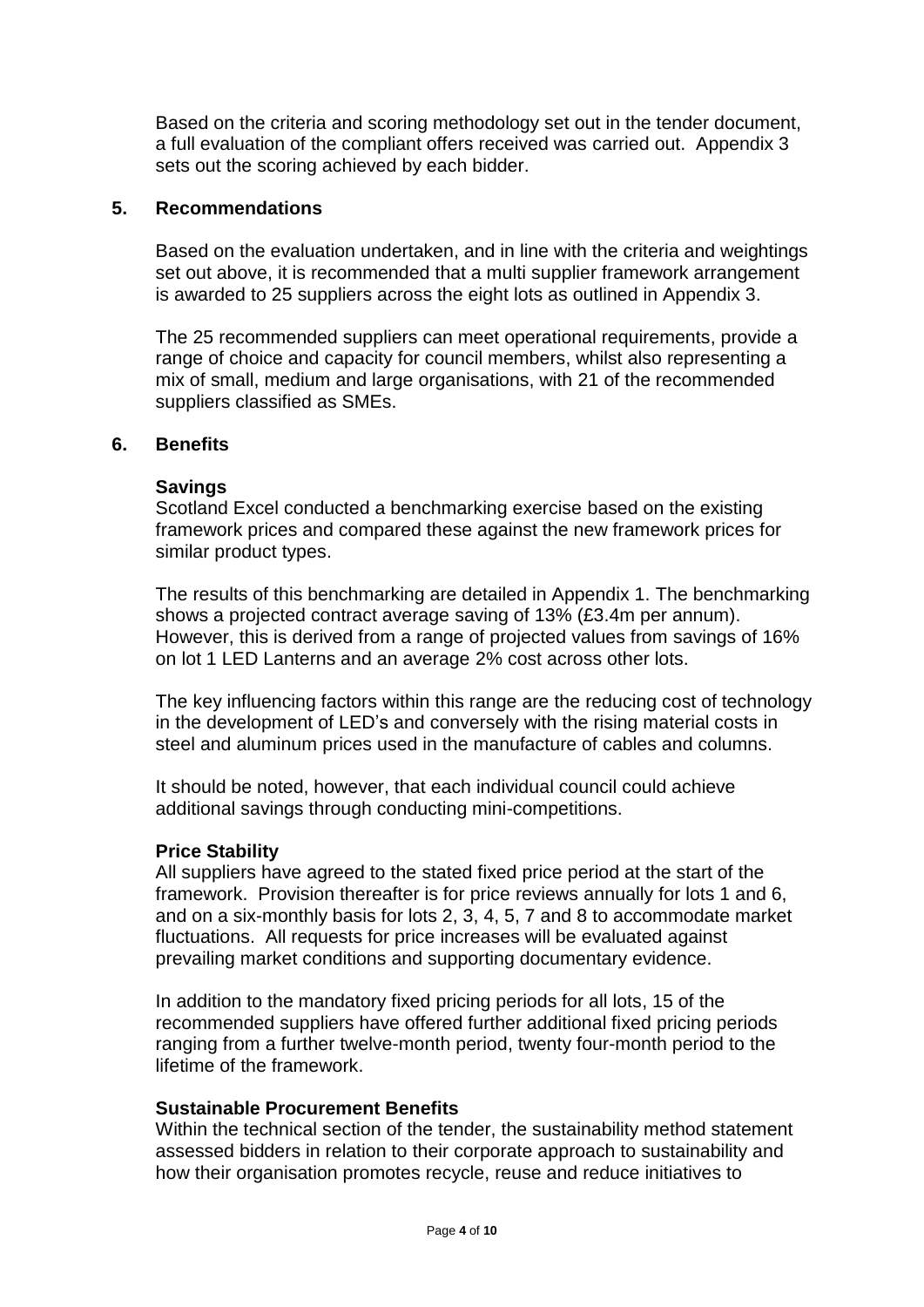minimise the impact of the supply chain on the environment. A range of sustainable measures were outlined by suppliers including;

- Implementing environmental initiatives;
- Developing reusable, returnable packaging solutions
- Controlling their fleet/vehicle environmental standards;
- Reducing carbon footprint and emissions;
- Waste reduction and
- End of life recycling / disposing.

LED lanterns will provide councils with energy and carbon efficient alternatives to traditional street lighting lanterns. In addition to energy savings, it is also estimated that there will be operational efficiencies gained through the use of LED Lighting as the light source has a service life expectancy which far outstrips that of traditional light sources such as sodium or fluorescent lamps, requiring less reactive and planned maintenance; also reduced light pollution due to the directional nature of the light produced by LEDs.

Throughout the lifetime of the framework Scotland Excel will continue to engage with councils and suppliers to ensure that advances in technology, particularly in relation to LED lighting, are incorporated into the framework in order that councils can easily access the latest products.

# **Community Benefits**

Bidders were also asked to detail and demonstrate their commitment to providing community benefits, and this will be further reviewed during framework mobilisation and reported through ongoing contract management returns. Results reported on community benefits will be disseminated to councils on a six-monthly basis. A range of community benefits dependent on spend levels were offered by bidders including:

- Sponsorship of local sports teams
- Sponsorship of community events
- Recruitment of modern apprentices
- Work experience to school children and further education students
- Assist in community projects
- Offer training sessions to council apprentices
- Workshop/school/college event
- Employability workshop or event
- Donation of materials and labour
- Donation of product vouchers
- Recruitment

A number of suppliers are Scottish based, or have operational centres in Scotland, and have offered local community benefits based on the achievement of specific spend levels under the contract.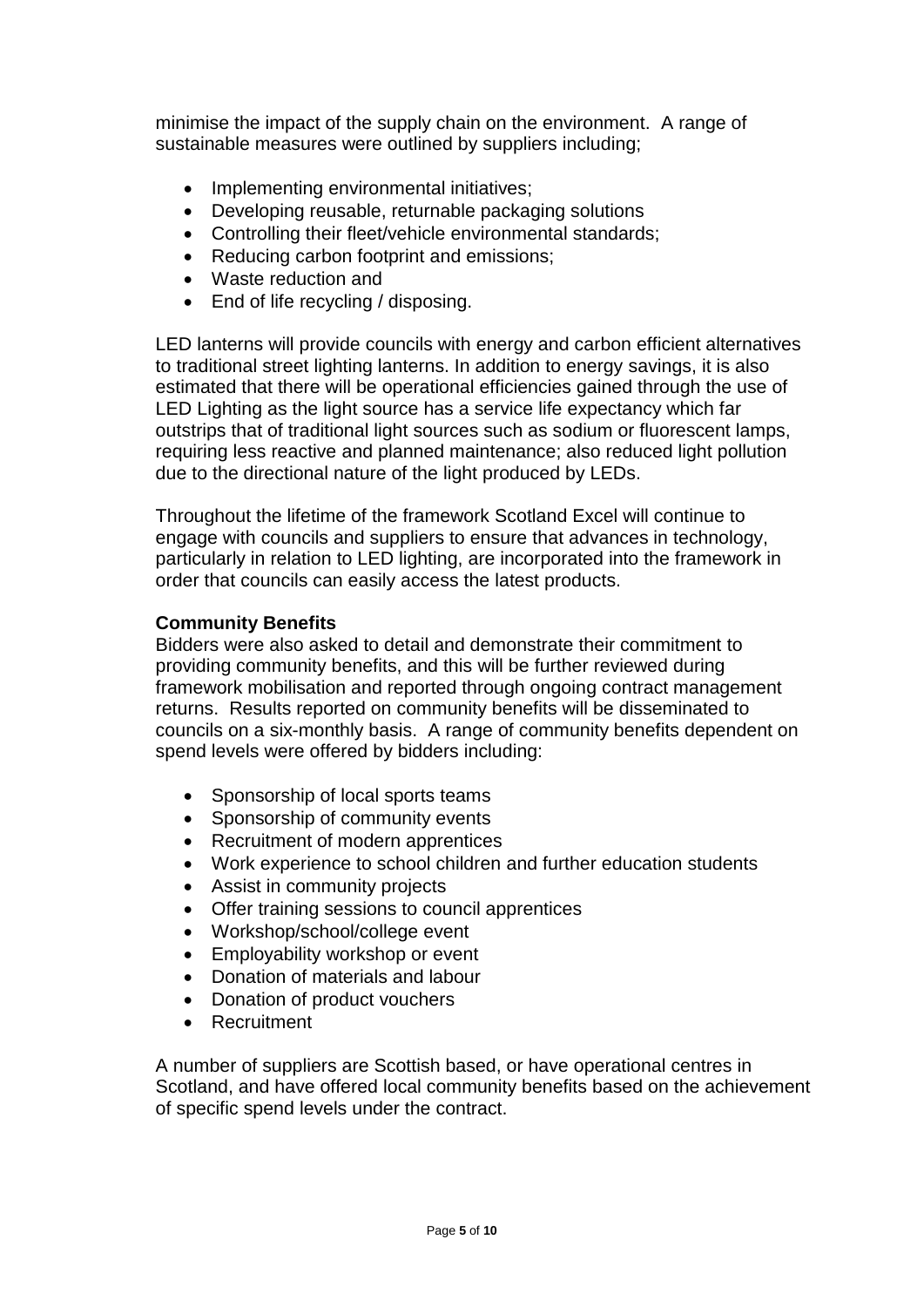# **Fair Work Practices including the Living Wage**

Bidders were asked a question on their approach to Fair Work Practices and the Scottish Living Wage status. Of the 25 recommended suppliers:

- 5 are accredited Scottish Living Wage Employers;
- 2 have agreed to become an accredited Scottish Living Wage employer within the initial two-year period of the Framework Contract;
- 12 are not currently accredited Scottish Living Wage Employers, but do pay the Scottish Living Wage to all employees (except volunteers, apprentices and interns).

Scotland Excel will continue to monitor Fair Work Practices including the Scottish Living Wage within its contract and supplier management programme. Scotland Excel will work with all awarded suppliers who do not yet pay all staff the Scottish Living Wage to encourage them to achieve this.

#### **Other Benefits**

Bidders were also asked to offer non-core discounts. Six suppliers offered noncore discounts ranging from 2% to 20% across various lots.

In addition, the majority of the suppliers offered a range of added value benefits available to councils free of charge including: free expert technical advice on product selection, lighting design procedures, technical workshops, site visits and installation advice to maximise operational efficiencies.

#### **7. Contract Mobilisation and Management**

All suppliers and participating members will be issued with a mobilisation pack containing all required details to launch the framework. Each supplier will be invited to a mobilisation meeting, if required, to outline the operation of the framework, roles and responsibilities, management information requirements and community benefits commitments.

In accordance with Scotland Excel's established contract and supplier management programme, this framework has been classified as a category 1 arrangement in terms of both risk and spend requiring quarterly supplier and user group reviews as appropriate.

#### **8. Summary**

This framework for the supply and delivery of street lighting materials aims to maximise collaboration, support councils' street lighting departments to deliver the various services they provide, promote added value and deliver best value. A range of benefits can be reported in relation to best value, price stability, noncore discount, sustainability, community benefits and added value.

The Executive Sub Committee is requested to approve the recommendation to award this framework agreement to the suppliers as detailed in Appendix 3.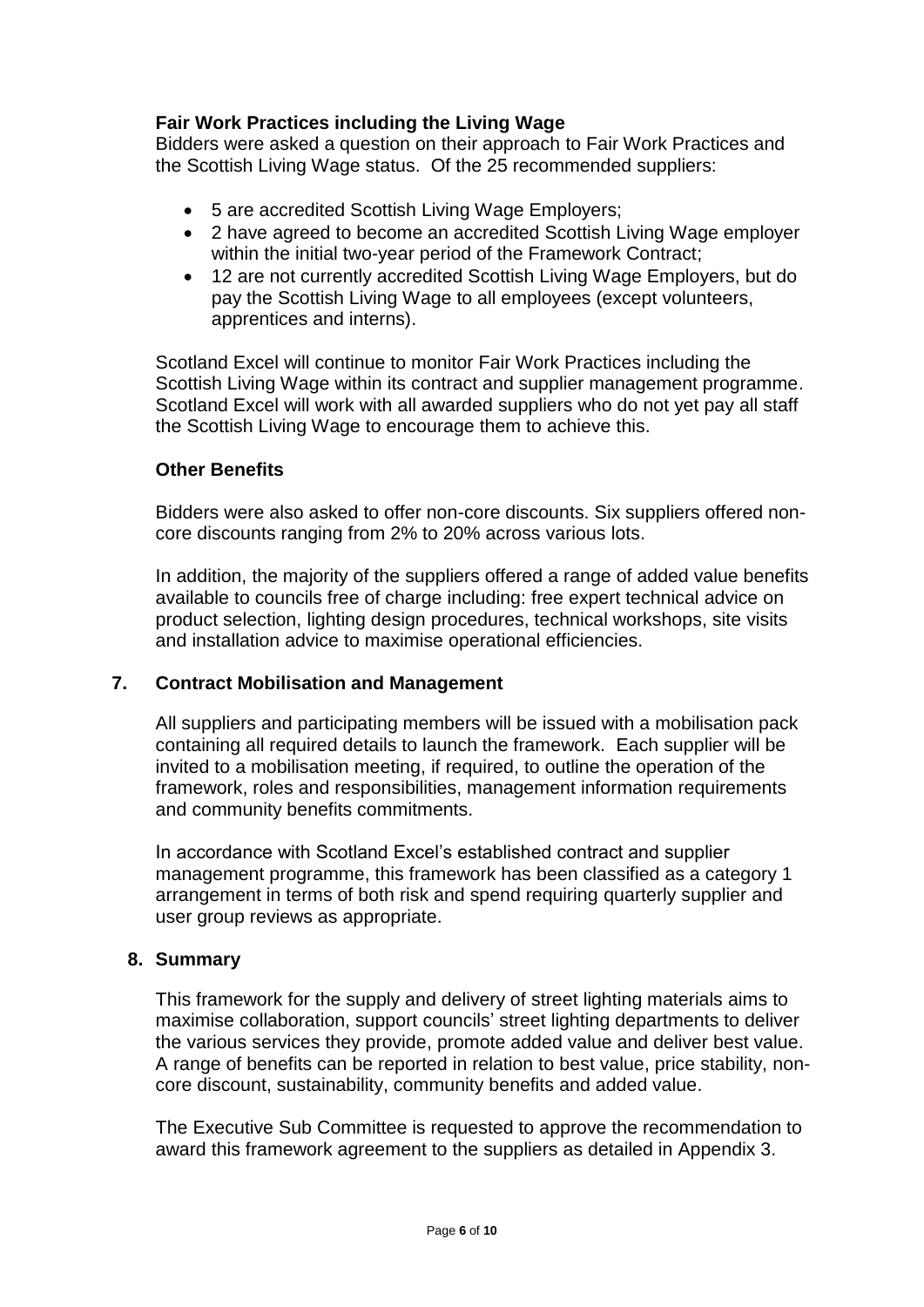# **Appendix 1 – Participation, Spend and Savings Summary – Supply and Delivery of Street Lighting Materials 26/17**

|                                 |                                 |                                    |                                 | <b>STREET LIGHTING FRAMEWORK</b> |            |                                        |                                        |                                     |
|---------------------------------|---------------------------------|------------------------------------|---------------------------------|----------------------------------|------------|----------------------------------------|----------------------------------------|-------------------------------------|
| <b>Member Name</b>              | <b>Participate In Framework</b> | Participation<br><b>Entry Date</b> | <b>Est. Annual</b><br>Spend (£) | <b>Source of Spend</b>           | Indexation | % Estimated<br><b>Forecast Savings</b> | <b>Estimated Annual</b><br>Savings (£) | <b>Basis of Savings Calculation</b> |
| Aberdeen City Council           | Yes                             | <b>Contract Start</b>              | 942,734<br>£                    | Contract MI                      | 6%         | 13%                                    | £122,555                               | Benchmarked current framework       |
| Aberdeenshire Council           | Yes                             | <b>Contract Start</b>              | 516,505<br>£                    | Contract MI                      | 6%         | 13%                                    | £67,146                                | Benchmarked current framework       |
| <b>Angus Council</b>            | Via Tayside Contracts           | <b>Contract Start</b>              | $\mathbf f$                     | <b>Council Confirmed</b>         | 6%         | 13%                                    | £0                                     | Benchmarked current framework       |
| Argyll & Bute Council           | Yes                             | <b>Contract Start</b>              | 325,262<br>$\mathbf f$          | <b>Contract MI</b>               | 6%         | 13%                                    | £42,284                                | Benchmarked current framework       |
| Clackmannanshire Council        | Yes                             | <b>Contract Start</b>              | £<br>328,399                    | Contract MI                      | 6%         | 13%                                    | £42,692                                | Benchmarked current framework       |
| Comhairle nan Eilean Siar       | Yes                             | <b>Contract Start</b>              | $\mathbf{f}$<br>94,833          | Council Confirmed                | 6%         | 13%                                    | £12,328                                | Benchmarked current framework       |
| Dumfries & Galloway Council     | Yes                             | <b>Contract Start</b>              | $\mathbf f$<br>684,050          | Contract MI                      | 6%         | 13%                                    | £88,927                                | Benchmarked current framework       |
| Dundee City Council             | Via Tayside Contracts           | <b>Contract Start</b>              | £<br>$\overline{a}$             | <b>Council Confirmed</b>         | 6%         | 13%                                    | £0                                     | Benchmarked current framework       |
| East Ayrshire Council           | Yes                             | <b>Contract Start</b>              | 578,144<br>$\mathbf f$          | Contract MI                      | 6%         | 13%                                    | £75,159                                | Benchmarked current framework       |
| East Dunbartonshire Council     | Yes                             | <b>Contract Start</b>              | 569,111<br>£                    | <b>Contract MI</b>               | 6%         | 13%                                    | £73,984                                | Benchmarked current framework       |
| East Lothian Council            | Yes                             | <b>Contract Start</b>              | $\mathbf f$<br>315,896          | Contract MI                      | 6%         | 13%                                    | £41,066                                | Benchmarked current framework       |
| East Renfrewshire Council       | Yes                             | <b>Contract Start</b>              | $\mathbf f$<br>182,396          | <b>Contract MI</b>               | 6%         | 13%                                    | £23,711                                | Benchmarked current framework       |
| <b>Edinburgh City Council</b>   | Yes                             | <b>Contract Start</b>              | $\mathbf{f}$<br>425,012         | Contract MI                      | 6%         | 13%                                    | £55,252                                | Benchmarked current framework       |
| <b>Falkirk Council</b>          | Yes                             | <b>Contract Start</b>              | $\mathbf{f}$<br>710,500         | <b>Council Confirmed</b>         | 6%         | 13%                                    | £92,365                                | Benchmarked current framework       |
| <b>Fife Council</b>             | Yes                             | <b>Contract Start</b>              | $\mathbf f$<br>1,648,501        | Contract MI                      | 6%         | 13%                                    | £214,305                               | Benchmarked current framework       |
| <b>Glasgow City Council</b>     | Yes                             | <b>Contract Start</b>              | 3,551,667<br>£                  | Council Confirmed                | 6%         | 13%                                    | £461,717                               | Benchmarked current framework       |
| <b>Highland Council</b>         | Yes                             | <b>Contract Start</b>              | 897,806<br>$\mathbf f$          | <b>Contract MI</b>               | 6%         | 13%                                    | £116,715                               | Benchmarked current framework       |
| <b>Inverclyde Council</b>       | Yes                             | <b>Contract Start</b>              | 397,300<br>$\mathbf f$          | <b>Contract MI</b>               | 6%         | 13%                                    | £51,649                                | Benchmarked current framework       |
| Midlothian Council              | Yes                             | <b>Contract Start</b>              | £<br>224,321                    | <b>Contract MI</b>               | 6%         | 13%                                    | £29,162                                | Benchmarked current framework       |
| Moray Council                   | Yes                             | <b>Contract Start</b>              | £<br>1,416,333                  | <b>Council Confirmed</b>         | 6%         | 13%                                    | £184,123                               | Benchmarked current framework       |
| North Ayrshire Council          | Yes                             | <b>Contract Start</b>              | $\mathbf f$<br>1,030,127        | <b>Contract MI</b>               | 6%         | 13%                                    | £133,917                               | Benchmarked current framework       |
| North Lanarkshire Council       | Yes                             | <b>Contract Start</b>              | $\mathbf{f}$<br>19,080          | <b>Contract MI</b>               | 6%         | 13%                                    | £2,480                                 | Benchmarked current framework       |
| <b>Orkney Islands Council</b>   | Yes                             | <b>Contract Start</b>              | £<br>248,230                    | Contract MI                      | 6%         | 13%                                    | £32,270                                | Benchmarked current framework       |
| Perth & Kinross Council         | Via Tayside Contracts           | <b>Contract Start</b>              | £                               | Council Confirmed                | 6%         | 13%                                    | £0                                     | Benchmarked current framework       |
| Renfrewshire Council            | Yes                             | <b>Contract Start</b>              | $\mathbf f$<br>133,333          | Council Confirmed                | 6%         | 13%                                    | £17,333                                | Benchmarked current framework       |
| <b>Scottish Borders Council</b> | Yes                             | <b>Contract Start</b>              | $\mathbf f$<br>840,572          | Contract MI                      | 6%         | 13%                                    | £109,274                               | Benchmarked current framework       |
| Shetland Islands Council        | Yes                             | <b>Contract Start</b>              | $\mathbf f$<br>11,138           | Contract MI                      | 6%         | 13%                                    | £1,448                                 | Benchmarked current framework       |
| South Ayrshire Council          | Yes                             | <b>Contract Start</b>              | 639<br>$\mathbf f$              | <b>Contract MI</b>               | 6%         | 13%                                    | £83                                    | Benchmarked current framework       |
| South Lanarkshire Council       | Yes                             | <b>Contract Start</b>              | $\mathbf f$<br>3,803,889        | <b>Contract MI</b>               | 6%         | 13%                                    | £494,506                               | Benchmarked current framework       |
| <b>Stirling Council</b>         | Yes                             | <b>Contract Start</b>              | $\mathbf f$<br>668,015          | Contract MI                      | 6%         | 13%                                    | £86,842                                | Benchmarked current framework       |
| West Dunbartonshire Council     | Yes                             | <b>Contract Start</b>              | £<br>1,426,122                  | <b>Contract MI</b>               | 6%         | 13%                                    | £185,396                               | Benchmarked current framework       |
| West Lothian Council            | Yes                             | <b>Contract Start</b>              | 1,738,841<br>$\mathbf f$        | <b>Council Confirmed</b>         | 6%         | 13%                                    | £226,049                               | Benchmarked current framework       |
| <b>Tayside Contracts</b>        | Yes                             | <b>Contract Start</b>              | 2,330,075<br>£                  | <b>Council Confirmed</b>         | 6%         | 13%                                    | £302,910                               | Benchmarked current framework       |
| Totals                          |                                 |                                    | £26,058,831                     |                                  |            | 13%                                    | £3,387,648                             |                                     |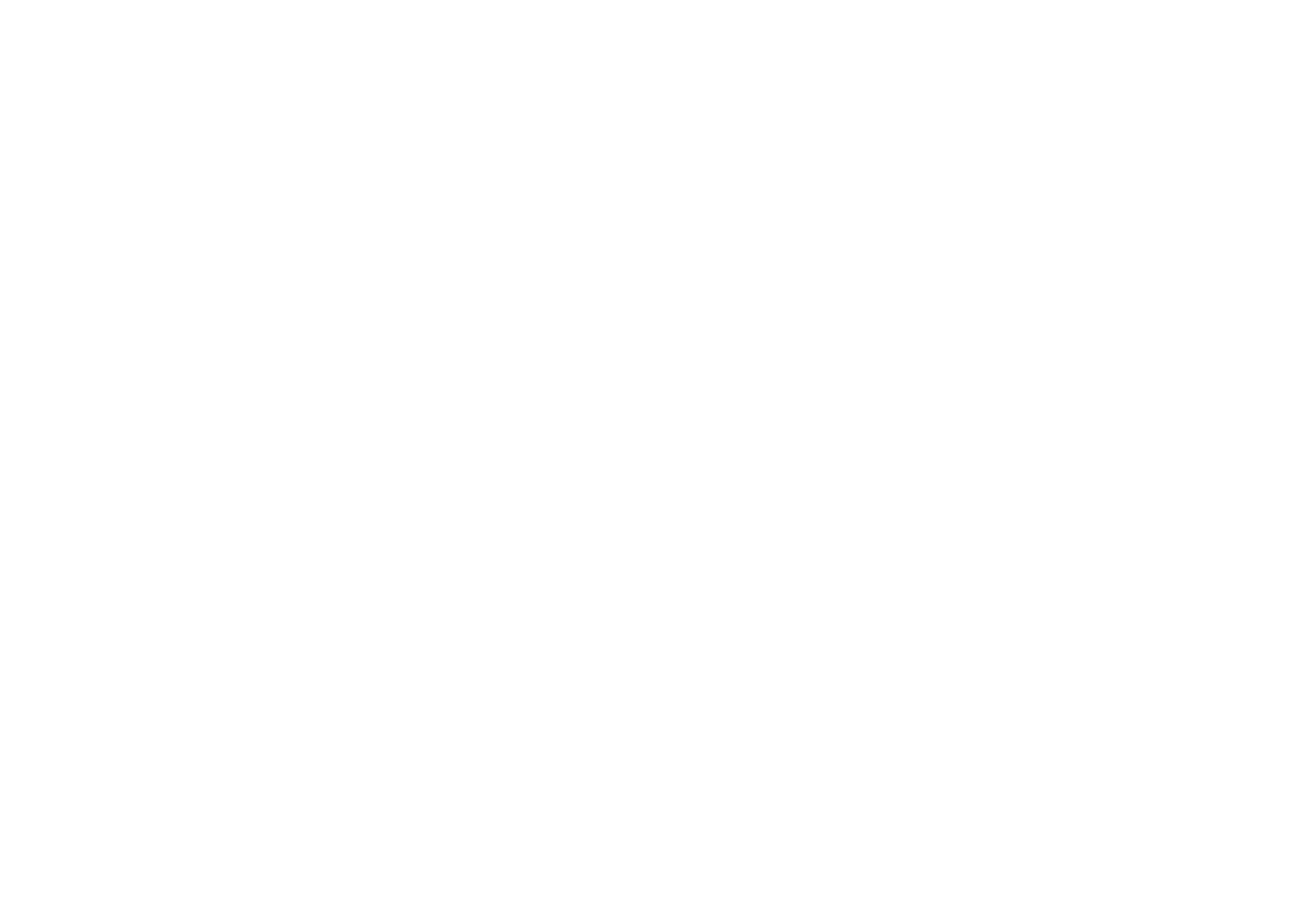# **Appendix 2 - List of Tenderers with SME Status**

| <b>TENDERER</b>                            | <b>SME</b><br><b>STATUS</b> | <b>LOCATION</b>                   | <b>LOTS OFFERED</b>          |
|--------------------------------------------|-----------------------------|-----------------------------------|------------------------------|
| The Aluminium Lighting Company Ltd         | Small                       | Port Talbot, Wales                | 4                            |
| <b>ARK Lighting Ltd</b>                    | Micro                       | Barnsley                          | $\mathbf{1}$                 |
| <b>ASD Lighting Plc</b>                    | Medium                      | Rotherham                         | 1                            |
| <b>BATT Cables Public Limited Company</b>  | Large                       | Erith                             | $\overline{2}$               |
| <b>UK Electric Limited</b>                 | Medium                      | Newbury, Berkshire                | 1, 3, 5, 6 and 8             |
| <b>City Electrical Factors Limited</b>     | Large                       | Kenilworth                        | 1, 2, 5 and 8                |
| <b>Cleveland Cable Company Limited</b>     | Large                       | Cambuslang                        | 2                            |
| C. U. Lighting Limited                     | Medium                      | Great Amwell,<br>Hertfordshire    | 1, 3 and 7                   |
| Designplan Lighting Limited                | Medium                      | Sutton, Surrey                    | 1                            |
| D.W. Windsor Limited                       | Medium                      | Hoddesdon                         | $\mathbf{1}$                 |
| R.S.T. Power Distribution Limited          | Micro                       | Ennis, Republic of Ireland        | $\mathbf{1}$                 |
| Fabrikat (Nottingham) Limited              | Medium                      | Sutton-In-Ashfield,<br>Nottingham | 3 and 5                      |
| Glasdon (UK) Limited                       | Medium                      | Blackpool                         | $6$ and $8$                  |
| Indo Lighting Limited                      | Small                       | Southampton                       | $\mathbf{1}$                 |
| James M Anderson Limited                   | Small                       | East Kilbride                     | 1, 2, 3, 4, 5, 6, 7<br>and 8 |
| Light & Energy Distribution Limited        | Small                       | Cumbernauld                       | 1, 2, 3, 4, 5, 6<br>and 8    |
| <b>Mallatite Limited</b>                   | Medium                      | Paisley                           | 1, 3, 4, 5, 6 and<br>7       |
| Marwood Electrical Company Limited         | Medium                      | Tonbridge                         | 1, 3, 4, 5, 6 and<br>8       |
| Orangetek Limited                          | Small                       | Burton-On-Trent,<br>Staffordshire | 1                            |
| Philips Lighting UK Limited                | Large                       | Guildford                         | 1                            |
| Ritherdon and Co. Limited                  | Small                       | Darwen                            | 5                            |
| <b>Signpost Solutions Limited</b>          | Small                       | Tipton                            | 6                            |
| Simmonsigns Limited                        | Medium                      | Telford, Shropshire               | $6$ and $8$                  |
| Snapfast                                   | Small                       | Gateshead                         | $1$ and $8$                  |
| Street Lighting Supplies & Co Ltd          | Small                       | Grangemouth                       | 1, 2, 3, 4, 5 and<br>8       |
| ZG Lighting (UK) Limited                   | Medium                      | Spennymoor, County<br>Durham      | 1                            |
| <b>Traffic Management Products Limited</b> | Small                       | Horsham, West Sussex              | 6                            |
| <b>TRT Lighting Limited</b>                | Medium                      | Redditch                          | 1                            |
| Urbis Schreder Ltd                         | Medium                      | Basingstoke, Hampshire            | $\mathbf{1}$                 |
| <b>Westire Technology Limited</b>          | Small                       | Belmullet, Republic of<br>Ireland | 5                            |
| Zeta Specialist Lighting Limited           | Small                       | Bicester, Oxfordshire             | $1$ and $6$                  |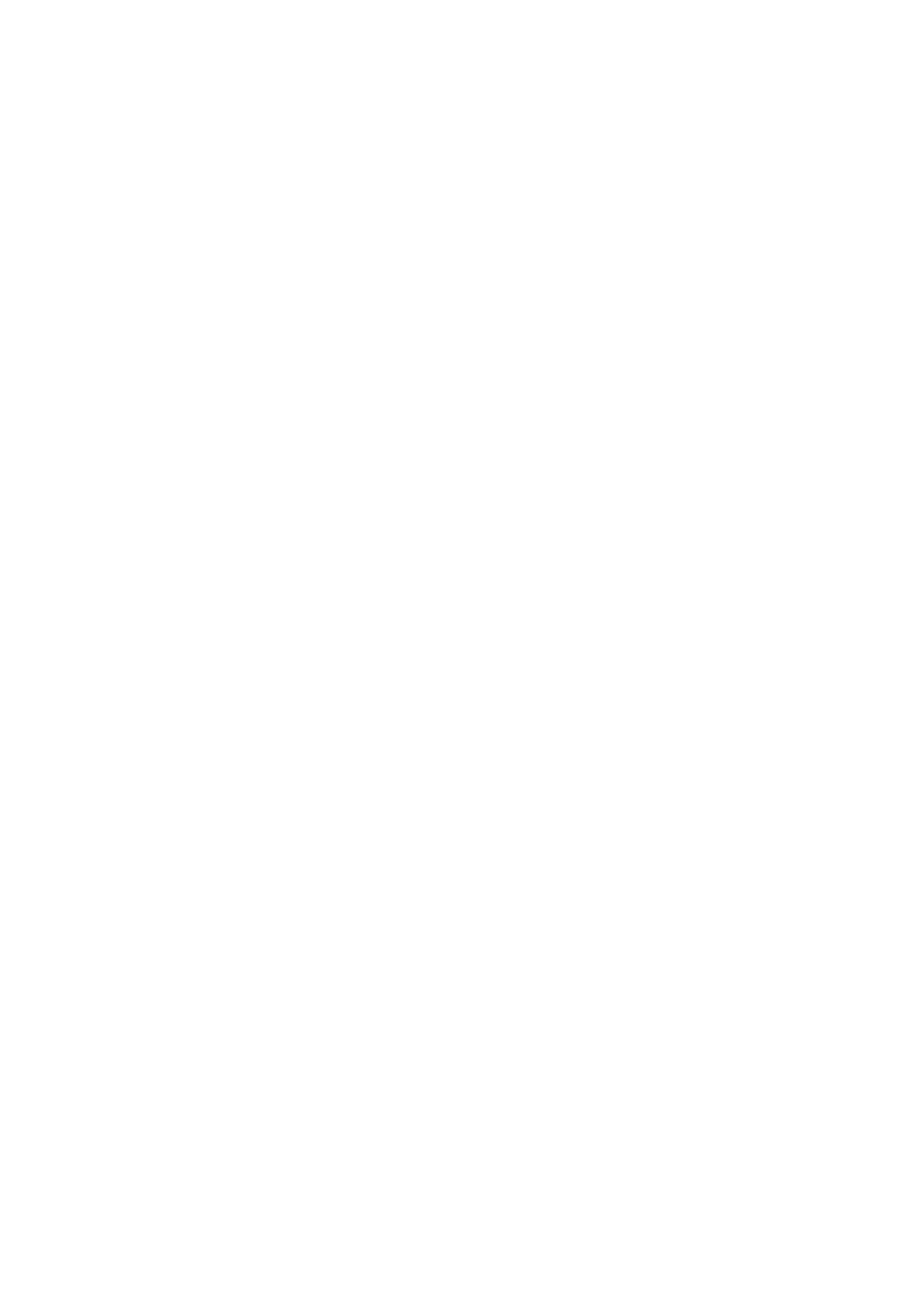

**Appendix 3 - Scoring and Recommendations** (Asterisk (\*\*) denotes successful supplier, asterisk (\*) denotes part successful supplier, (N/C) denotes Non-Compliant bid)

| <b>LOT 1 - LED Lanterns</b>            |                    | LOT 2 - Cable/Wiring                           |                    | LOT 3 - Steel Columns & Poles           |                             |
|----------------------------------------|--------------------|------------------------------------------------|--------------------|-----------------------------------------|-----------------------------|
| <b>SUPPLIER</b>                        | <b>TOTAL SCORE</b> | <b>SUPPLIER</b>                                | <b>TOTAL SCORE</b> | <b>SUPPLIER</b>                         | <b>TOTA</b><br><b>SCORI</b> |
| Philips Lighting UK Limited**          | 95.50              | <b>Cleveland Cable Company</b><br>Limited**    | 93.00              | Mallatite Limited**                     | 97.00                       |
| Urbis Schreder Ltd**                   | 93.30              | Street Lighting Supplies & Co Ltd*             | 85.14              | Marwood Electrical Company<br>Limited*  | 85.65                       |
| Marwood Electrical Company<br>Limited* | 92.28              | City Electrical Factors Limited*               | 80.32              | James M Anderson Limited*               | 84.51                       |
| City Electrical Factors Limited*       | 92.06              | James M Anderson Limited*                      | 72.62              | Fabrikat (Nottingham) Limited*          | 83.56                       |
| ZG Lighting (UK) Limited**             | 91.58              | <b>BATT Cables Public Limited</b><br>Company** | 71.09              | C. U. Lighting Limited*                 | 80.51                       |
| Light & Energy Distribution Limited*   | 90.47              | Light & Energy Distribution<br>Limited*        | 69.08              | Light & Energy Distribution<br>Limited* | 78.39                       |
| TRT Lighting Limited**                 | 84.95              |                                                |                    | Street Lighting Supplies & Co Ltd*      | 73.16                       |
| UK Electric Limited*                   | 82.53              |                                                |                    | UK Electric Limited*                    | 66.31                       |
| Mallatite Limited**                    | 82.07              |                                                |                    |                                         |                             |
| Orangetek Limited**                    | 81.73              |                                                |                    |                                         |                             |
| Street Lighting Supplies & Co Ltd*     | 81.71              |                                                |                    |                                         |                             |
| ASD Lighting Plc**                     | 79.87              |                                                |                    |                                         |                             |
| James M Anderson Limited*              | 79.33              |                                                |                    |                                         |                             |
| Indo Lighting Limited*                 | 78.90              |                                                |                    |                                         |                             |
| D.W. Windsor Limited*                  | 77.11              |                                                |                    |                                         |                             |
| C. U. Lighting Limited**               | 73.88              |                                                |                    |                                         |                             |
| <b>ARK Lighting Ltd</b>                | N/C                |                                                |                    |                                         |                             |
| Designplan Lighting Limited            | N/C                |                                                |                    |                                         |                             |
| R.S.T. Power Distribution Limited      | N/C                |                                                |                    |                                         |                             |
| Snapfast                               | N/C                |                                                |                    |                                         |                             |
| Zeta Specialist Lighting Limited       | N/C                |                                                |                    |                                         |                             |

| <b>LOT 1 - LED Lanterns</b> |                                                | LOT 2 - Cable/Wiring |                                         |                                          |
|-----------------------------|------------------------------------------------|----------------------|-----------------------------------------|------------------------------------------|
| <b>TOTAL SCORE</b>          | <b>SUPPLIER</b>                                | <b>TOTAL SCORE</b>   | <b>SUPPLIER</b>                         | <b>TOTAL</b><br><b>SCORE</b>             |
| 95.50                       | <b>Cleveland Cable Company</b><br>Limited**    | 93.00                | Mallatite Limited**                     | 97.00                                    |
| 93.30                       | Street Lighting Supplies & Co Ltd*             | 85.14                | Marwood Electrical Company<br>Limited*  | 85.65                                    |
| 92.28                       | City Electrical Factors Limited*               | 80.32                | James M Anderson Limited*               | 84.51                                    |
| 92.06                       | James M Anderson Limited*                      | 72.62                | Fabrikat (Nottingham) Limited*          | 83.56                                    |
| 91.58                       | <b>BATT Cables Public Limited</b><br>Company** | 71.09                | C. U. Lighting Limited*                 | 80.51                                    |
| 90.47                       | Light & Energy Distribution<br>Limited*        | 69.08                | Light & Energy Distribution<br>Limited* | 78.39                                    |
|                             |                                                |                      |                                         | <b>LOT 3 - Steel Columns &amp; Poles</b> |

| <b>LOT 3 - Steel Columns &amp; Poles</b> |                              |  |  |  |
|------------------------------------------|------------------------------|--|--|--|
| <b>SUPPLIER</b>                          | <b>TOTAL</b><br><b>SCORE</b> |  |  |  |
| Mallatite Limited**                      | 97.00                        |  |  |  |
| Marwood Electrical Company<br>Limited*   | 85.65                        |  |  |  |
| James M Anderson Limited*                | 84.51                        |  |  |  |
| Fabrikat (Nottingham) Limited*           | 83.56                        |  |  |  |
| C. U. Lighting Limited*                  | 80.51                        |  |  |  |
| Light & Energy Distribution<br>Limited*  | 78.39                        |  |  |  |
| Street Lighting Supplies & Co Ltd*       | 73.16                        |  |  |  |
| UK Electric Limited*                     | 66.31                        |  |  |  |